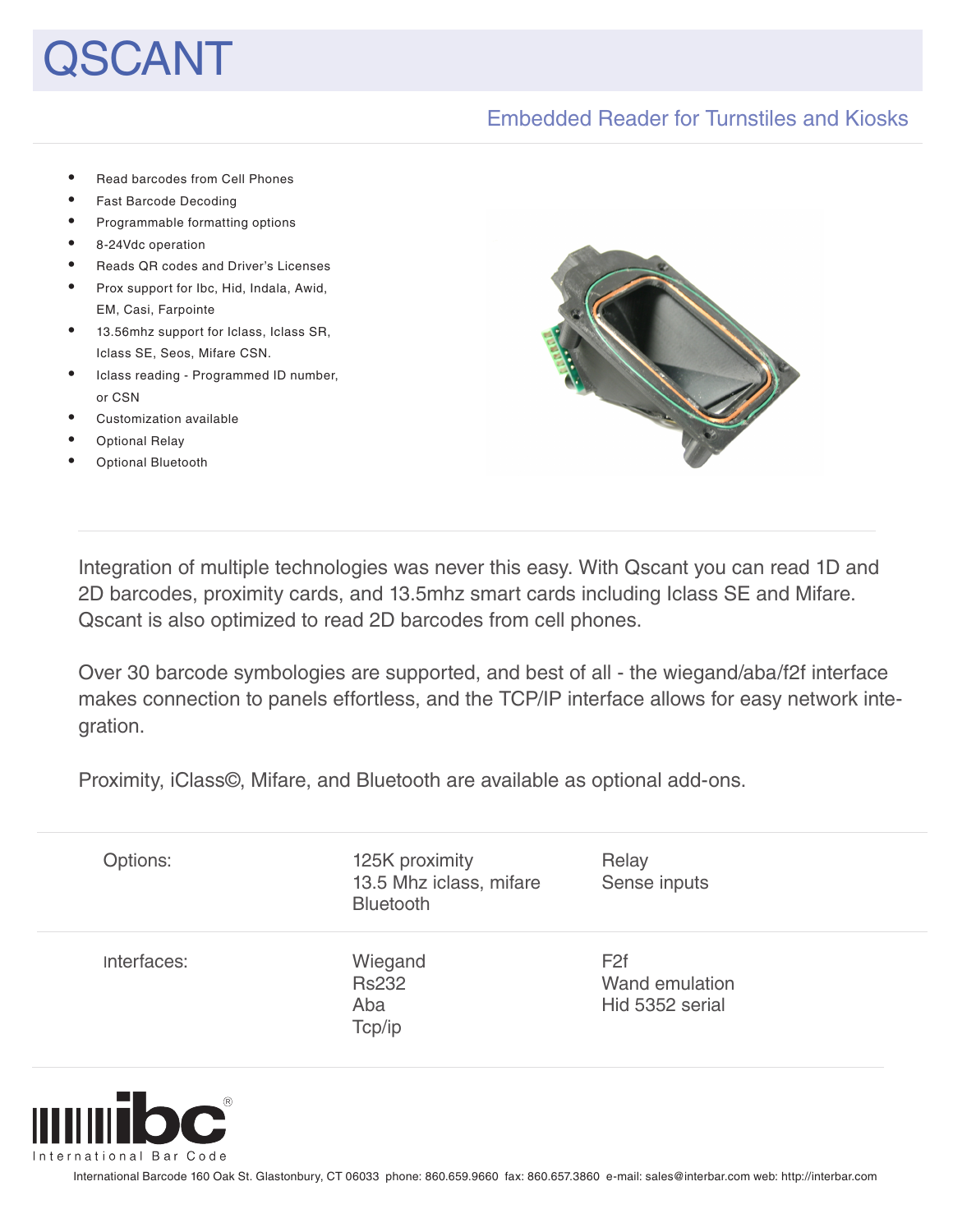| Barcode Read Range:      | 3"-18" depending on size of barcode                                                                                     |
|--------------------------|-------------------------------------------------------------------------------------------------------------------------|
| Symbologies (1D):        | Code 39, 12 of 5, 2 of 5, Code 128, Codabar, Ean8, Ean13, Jan8, Jan13, Upce, Upca,                                      |
|                          | M20f5, K30f5, Postnet, Postbar, Kix, Planet, Msi, Code11, Code93                                                        |
| Symbologies (2D):        | QR, Pdf417, Micropdf, Aztec, Datamatrix                                                                                 |
| Interfaces:              | Wiegand, up to 250 bits, aba, f2f (ttl level), wand emulation, RS232, Tcp/ip                                            |
| RF (optional, option H): | 125khz prox (Ibc, Hid, Awid, Casi, Farpointe, EM)                                                                       |
| RF (optional, option I): | 13Mhz (Iclass, Iclass SE, Iclass SR, Seos, Mifare CSN)                                                                  |
| RF (optional, option B): | 125khz prox (Hid, Awid, Indala <sup>1</sup> , EM <sup>1</sup> ), 13Mhz (Iclass, Iclass SE, Iclass SR, Seos, Mifare CSN) |
| Power Consumption:       | 8-24Vdc, 500ma @ 12vdc peak, 200ma typical                                                                              |
| Material:                | <b>Black ABS</b>                                                                                                        |
| Dimensions:              | $5$ " x 3.5" x 3.25" H approx. (standard model)                                                                         |
| Weight:                  | 10 oz.                                                                                                                  |
| Relay (optional):        | Form C, 30Vdc 500ma max, available with rs232 or tcp interface only                                                     |
| Mounting:                | 4 screw bosses, #6                                                                                                      |
| Indicators:              | Good Read beep, Internal Led indicator (not available on -OR units)                                                     |
| Temperature:             | $-40^{\circ}$ C to $+85^{\circ}$ C                                                                                      |
| Wiring:                  | Terminal block (wiegand, aba, Rs232, Relay) or RJ45 plug (Tcp/ip)                                                       |
| Bluetooth:               | BLE 4.0 compatible with ibcENTRY app, iphone only. Available only with wiegand (G) output                               |

1 Must be specified at time of order

Specifications Subject to change without notice

## **Wiring**

Terminal Block Positions. Note position 1 is closest to the speaker.

#### Wiegand / ABA / Wand Interface / 5v F2F

Pos 1 S2/NC Pos 2 S1/NC Pos 3 Data 1 / Mag Data / Wand /f2f Pos 4 Data 0 / Mag Clock Pos 5 +VDC Pos 6 GND

#### Rs232 Interface

Pos 1 S2/NC Pos 2 S1/NC Pos 3 Reader Receive Pos 4 Reader Transmit Pos 5 +VDC Pos 6 GND

#### **TCP**

RJ45 Plug and Pos 1 S2/NC Pos 2 S1/NC Pos 3 NC Pos 4 NC Pos 5 +VDC Pos 6 GND

#### Optional Relay

Pos 7 Normally Closed Pos 8 Normally Open Pos 9 Common

#### Optional Bluetooth

Pos 1 NC Pos 2 NC Pos 3 Data 1 / Mag Data / Wand /f2f Pos 4 Data 0 / Mag Clock Pos 5 +VDC Pos 6 GND

#### Special note for Qscant's that also contain the BLE option:

The bluetooth board is separate and only Positions 1 through 4 are used. Wires connected to these positions should be combined with the similar block positions on the main board.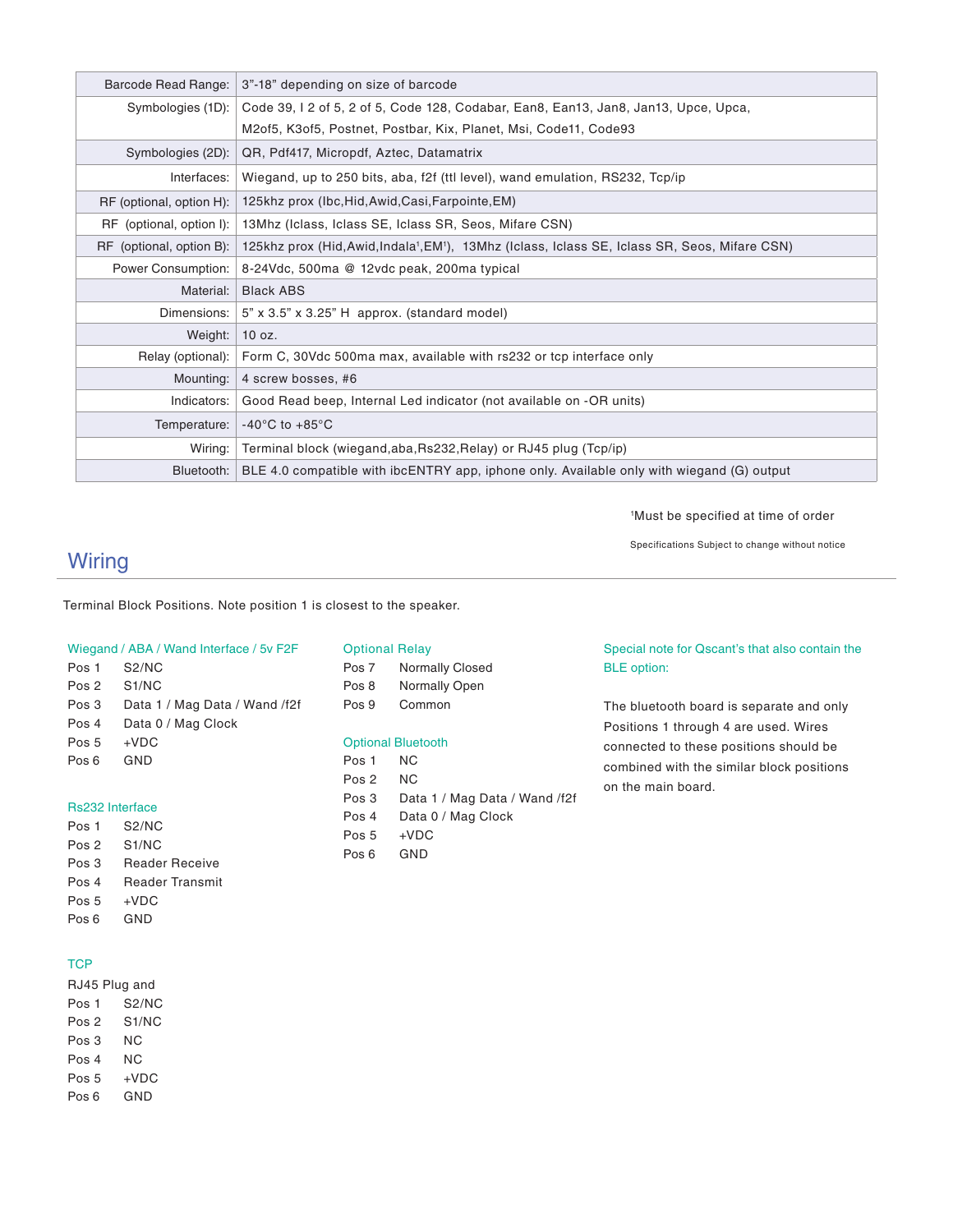

#### RF

None - 0 IBC, Hid, Farpointe, Awid, Casi, EM Prox -  $H^5$ Iclass- $I^2$ Iclass $^2$  & Hid,Awid,EM $^4$ ,Indala $^{3,4}$  Prox - B Mifare CSN-M<sup>6</sup>

#### INTERFACE1

 $Rs232 - S<sup>9</sup>$  $TCP/IP - C<sup>9</sup>$  Wiegand / ABA / Magstripe / f2f / wand / wieaba / alphanumeric wiegand – G

#### RELAY (rs232 or tcp only)

 No Relay – 0 Relay – R

#### BLE (Bluetooth)<sup>7</sup>

 No Bluetooth - leave blank Bluetooth - B

#### STYLE<sup>8</sup>

 Standard Model – leave blank Orion Model A – OR Orion Model B – ORB Alvarado Model A - AL Automatic Systems Model A - ASA

#### SPECIAL (-?)

Use this only for special configurations for which IBC has assigned you a number. <sup>1</sup>For Hid 5352 serial emulation order RS232

 $2$ HID Application Area PACS data from Iclass, Iclass SE, Iclass SR, Iclass SEOS

 $3$ Indala 26 bit

 $^4$ EM and Indala are not enabled by default. If you want EM or Indala support it must be specified at time of order. Not all Indala card types supported.

 $^5$ Casi support Proxlite 40 bit. EM support 32 bit or 40 bit. Not all formats supported. Contact IBC for more information.

6Mifare CSN only.

 $7$ Bluetooth available with wiegand interface only. Use requires subscription to ibcENTRY app.

 $8$ Contact your turnstile manufacturer to determine which size you should be using.

 $<sup>9</sup>$ Minimum purchase quantities may apply.</sup>

EXAMPLES: QSCANT-0G0 Standard size QscanT with wiegand interface QSCANT-0G0-B Standard size QscanT with wiegand interface and bluetooth QSCANT-0G0-BOR QscanT with wiegand interface and bluetooth for use in Orion turnstiles (size A) QSCANT-BSR Standard size QscanT with 125K prox and 13.5mhz iclass, rs232 interface, and relay QSCANT-0C0 Standard size Qscant with tcp interface

### SOME COMBINATIONS MAY NOT BE VALID FOR ALL VALID ORDERING COMBINATIONS SEE PAGES 5-9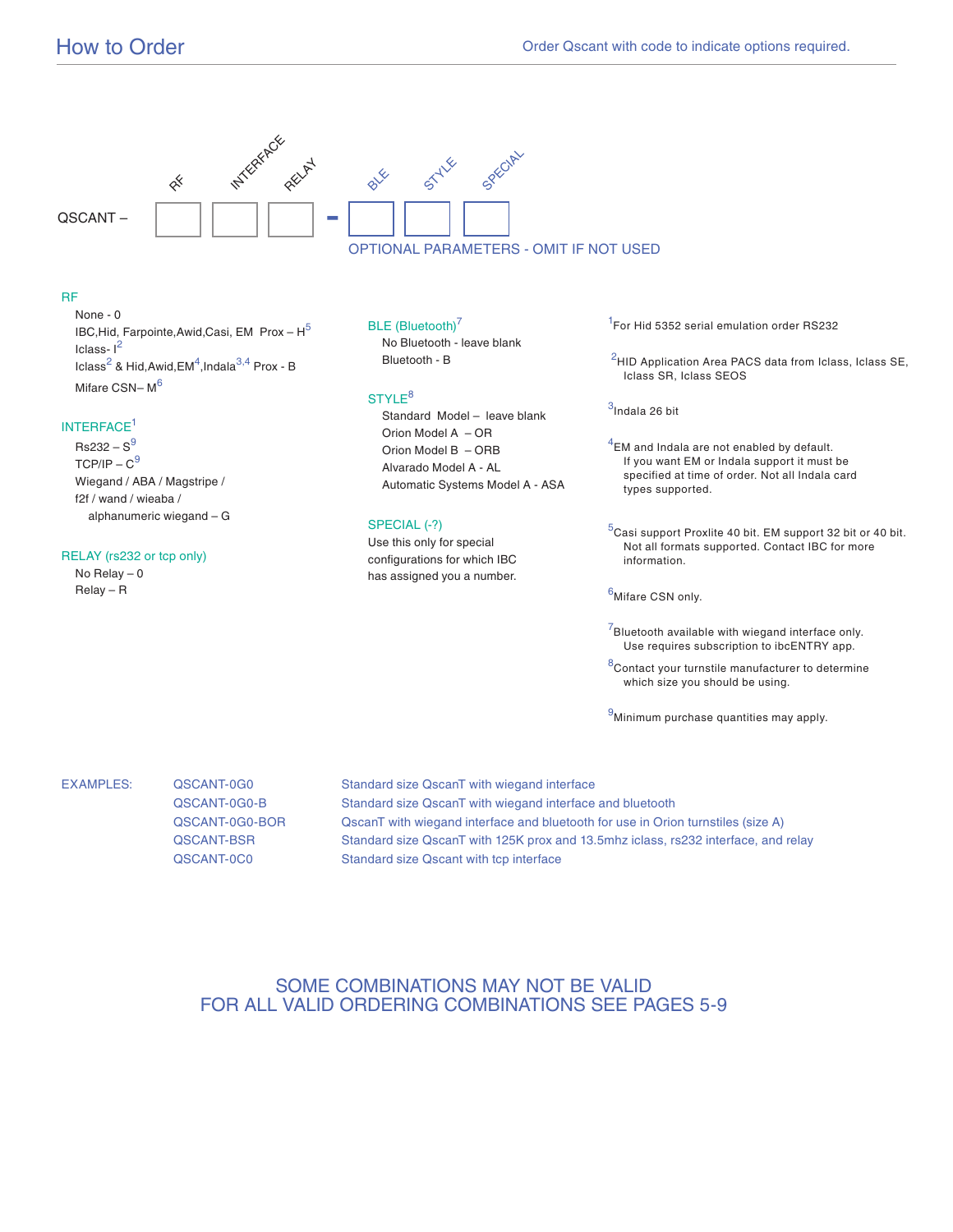## Notes for Ordering Qscant

#### POWER

Qscant readers are powered by 12Vdc. You can use your own power source or request an AC adapter from IBC when ordering. If connecting to an access panel verify that the panel can supply the required power to operate the Qscant.

#### WIRING

All Qscant readers are supplied with a 6 position terminal block (9 if a relay is provided). Readers with tcp interface include a 3' cable with an rj45 plug, in addition to the terminal block.

#### RF

Qscant can be ordered with embedded proximity to read Ibc, Hid, Awid, EM, Casi, and Farpointe cards. Qscant can also be ordered with embedded 13mhz support to read either Hid Iclass cards (HID Application Area PACS data), and/or mifare cards (serial number only). Qscant can also be ordered to read both Hid prox and Iclass, and/or mifare serial number.

#### SENSE INPUTS

2 digital inputs are standard on the Qscant. The digital inputs can be used to control the internal led (standard sized units only), or for door sense, gate sense, arming loop, and request to exit functions for rs232 and tcp versions. Note: arming loop functionality not available for Bluetooth.

#### **RELAY**

The optional relay is a form C relay and is available with RS232 and TCP interfaces.

#### **STYLE**

Qscant is currently available in 5 different sizes: the standard size, two smaller sizes for Orion turnstiles, a smaller size for Alvarado turnstiles, and a smaller size for ASA.

Consult with your turnstile manufacturer prior to ordering to ensure that you order the proper unit.

#### BLUETOOTH

Bluetooth can be ordered as an option only on readers ordered with a wiegand output. Not all configurations are possible with the Bluetooth option.

A bluetooth/tcp system may be implemented by combining a wiegand output QscanT with an IBC 7000 interface board. Contact IBC for more information.

Bluetooth use requires subscription to the IBCEntry app or a Qualified Oem app.

For custom wiring or firmware contact IBC.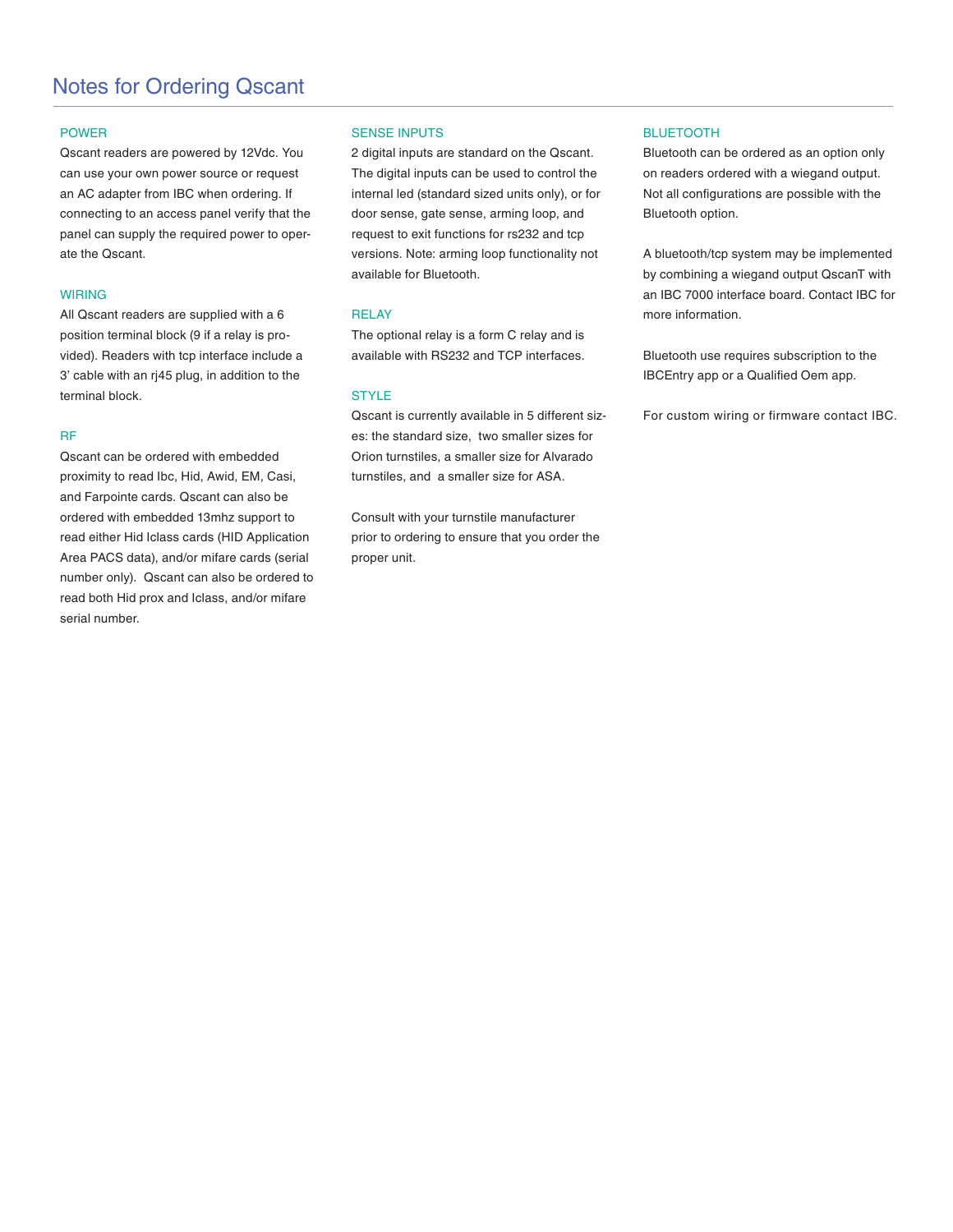| <b>PART NUMBER</b> | <b>DESCRIPTION</b>                                                                    | <b>COMMENTS</b> |
|--------------------|---------------------------------------------------------------------------------------|-----------------|
|                    |                                                                                       |                 |
| QSCANT-0G0         | Wiwegand Output, barcode only                                                         |                 |
| QSCANT-HG0         | Wiwegand Output, barcode and 125k prox (ibc, hid, casi, em, awid, farpointe)          |                 |
| QSCANT-IG0         | Wiwegand Output, barcode and Iclass                                                   |                 |
| QSCANT-BG0         | Wiwegand Output, barcode and 125k prox (hid, awid) and Iclass                         |                 |
| QSCANT-MG0         | Wiwegand Output, barcode and Mifare CSN                                               |                 |
|                    |                                                                                       |                 |
| QSCANT-0G0-B       | Wiwegand Output, barcode and bluetooth                                                |                 |
| QSCANT-HG0-B       | Wiwegand Output, barcode and 125k prox (ibc,hid,casi,em,awid,farpointe) and bluetooth |                 |
| QSCANT-IG0-B       | Wiwegand Output, barcode and Iclass and bluetooth                                     |                 |
| QSCANT-BG0-B       | Wiwegand Output, barcode and 125k prox (hid, awid) and Iclass and bluetooth           |                 |
| QSCANT-MG0-B       | Wiwegand Output, barcode and Mifare CSN and bluetooth                                 |                 |
|                    |                                                                                       |                 |
| QSCANT-0S0         | Rs232 Output, barcode only                                                            | <b>MOQ</b>      |
| QSCANT-HS0         | Rs232 Output, barcode and 125k prox (ibc, hid, casi, em, awid, farpointe)             | <b>MOQ</b>      |
| QSCANT-IS0         | Rs232 Output, barcode and Iclass                                                      | <b>MOQ</b>      |
| QSCANT-BS0         | Rs232 Output, barcode and 125k prox (hid, awid) and Iclass                            | <b>MOQ</b>      |
| QSCANT-MS0         | Rs232 Output, barcode and Mifare CSN                                                  | <b>MOQ</b>      |
|                    |                                                                                       |                 |
| QSCANT-0SR         | Rs232 Output, barcode only with relay                                                 | <b>MOQ</b>      |
| QSCANT-HSR         | Rs232 Output, barcode and 125k prox (ibc,hid,casi,em,awid,farpointe) with relay       | <b>MOQ</b>      |
| QSCANT-ISR         | Rs232 Output, barcode and Iclass with relay                                           | <b>MOQ</b>      |
| QSCANT-BSR         | Rs232 Output, barcode and 125k prox (hid, awid) and Iclass with relay                 | <b>MOQ</b>      |
| QSCANT-MSR         | Rs232 Output, barcode and Mifare CSN with relay                                       | <b>MOQ</b>      |
|                    |                                                                                       |                 |
| QSCANT-0C0         | Tcp Output, barcode only                                                              | <b>MOQ</b>      |
| QSCANT-HC0         | Tcp Output, barcode and 125k prox (ibc,hid,casi,em,awid,farpointe)                    | <b>MOQ</b>      |
| QSCANT-IC0         | Tcp Output, barcode and Iclass                                                        | <b>MOQ</b>      |
| QSCANT-BC0         | Tcp Output, barcode and 125k prox (hid, awid) and Iclass                              | <b>MOQ</b>      |
| QSCANT-MC0         | Tcp Output, barcode and Mifare CSN                                                    | <b>MOQ</b>      |
|                    |                                                                                       |                 |
| QSCANT-0CR         | Tcp Output, barcode only with relay                                                   | <b>MOQ</b>      |
| QSCANT-HCR         | Tcp Output, barcode and 125k prox (ibc, hid, casi, em, awid, farpointe) with relay    | <b>MOQ</b>      |
| QSCANT-ICR         | Tcp Output, barcode and Iclass with relay                                             | MOQ.            |
| QSCANT-BCR         | Tcp Output, barcode and 125k prox (hid, awid) and Iclass with relay                   | <b>MOQ</b>      |
| QSCANT-MCR         | Tcp Output, barcode and Mifare CSN with relay                                         | MOQ.            |
|                    |                                                                                       |                 |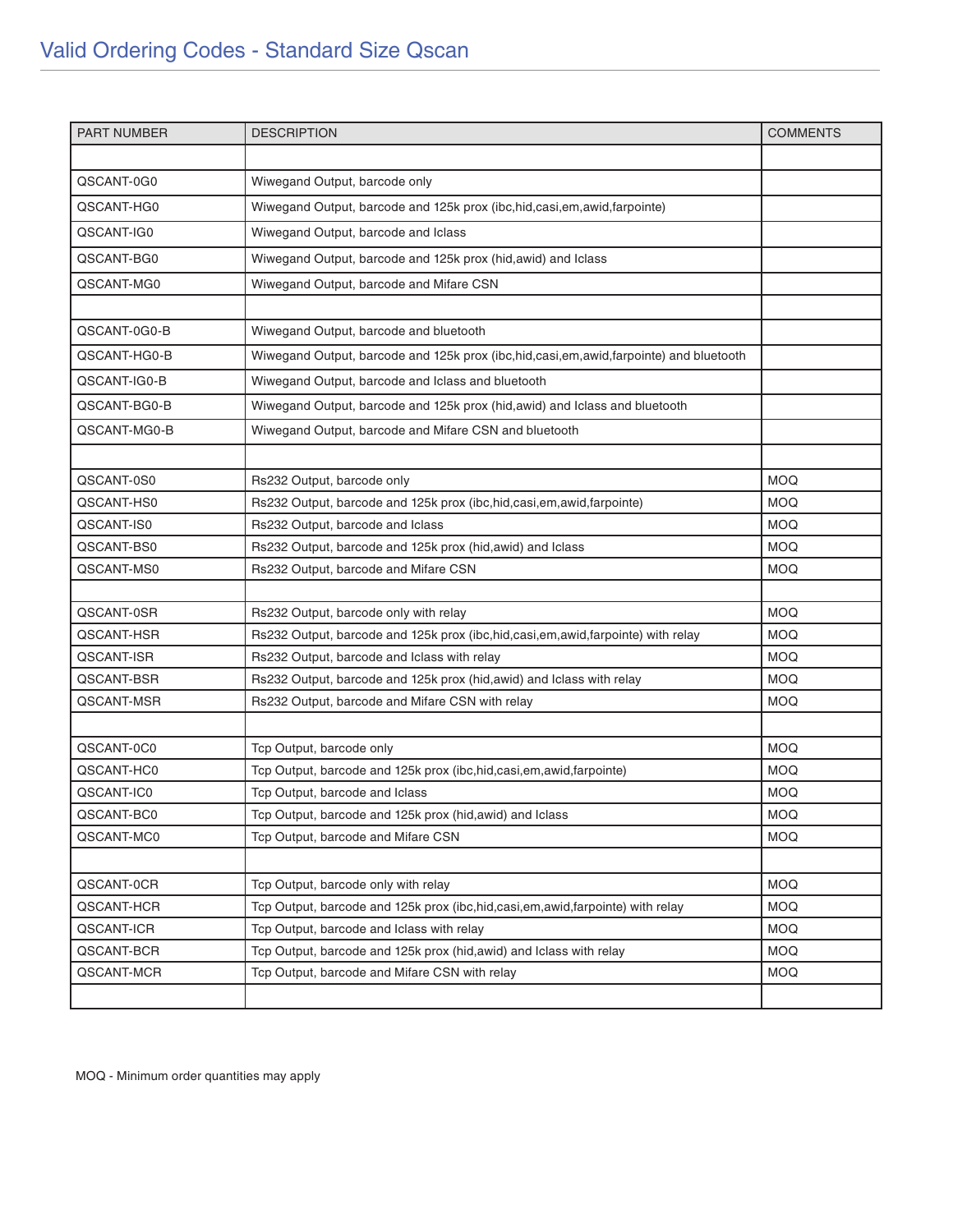| <b>PART NUMBER</b> | <b>DESCRIPTION</b>                                                                    | <b>COMMENTS</b> |
|--------------------|---------------------------------------------------------------------------------------|-----------------|
|                    |                                                                                       |                 |
| QSCANT-0G0-OR      | Wiwegand Output, barcode only                                                         |                 |
| QSCANT-HG0-OR      | Wiwegand Output, barcode and 125k prox (ibc,hid,casi,em,awid,farpointe)               |                 |
| QSCANT-IG0-OR      | Wiwegand Output, barcode and Iclass                                                   |                 |
| QSCANT-BG0-OR      | Wiwegand Output, barcode and 125k prox (hid, awid) and Iclass                         |                 |
| QSCANT-MG0-OR      | Wiwegand Output, barcode and Mifare CSN                                               |                 |
|                    |                                                                                       |                 |
| QSCANT-0G0-BOR     | Wiwegand Output, barcode and bluetooth                                                | MV              |
| QSCANT-HG0-BOR     | Wiwegand Output, barcode and 125k prox (ibc,hid,casi,em,awid,farpointe) and bluetooth | MV              |
| QSCANT-IG0-BOR     | Wiwegand Output, barcode and Iclass and bluetooth                                     | MV              |
| QSCANT-BG0-BOR     | Wiwegand Output, barcode and 125k prox (hid, awid) and Iclass and bluetooth           | MV              |
| QSCANT-MG0-BOR     | Wiwegand Output, barcode and Mifare CSN and bluetooth                                 | MV              |
|                    |                                                                                       |                 |
| QSCANT-0S0-OR      | Rs232 Output, barcode only                                                            | MOQ, MV         |
| QSCANT-HS0-OR      | Rs232 Output, barcode and 125k prox (ibc, hid, casi, em, awid, farpointe)             | MOQ, MV         |
| QSCANT-IS0-OR      | Rs232 Output, barcode and Iclass                                                      | MOQ, MV         |
| QSCANT-BS0-OR      | Rs232 Output, barcode and 125k prox (hid, awid) and Iclass                            | MOQ, MV         |
| QSCANT-MS0-OR      | Rs232 Output, barcode and Mifare CSN                                                  | MOQ, MV         |
|                    |                                                                                       |                 |
| QSCANT-0SR-OR      | Rs232 Output, barcode only with relay                                                 | MOQ, MV         |
| QSCANT-HSR-OR      | Rs232 Output, barcode and 125k prox (ibc,hid,casi,em,awid,farpointe) with relay       | MOQ, MV         |
| QSCANT-ISR-OR      | Rs232 Output, barcode and Iclass with relay                                           | MOQ, MV         |
| QSCANT-BSR-OR      | Rs232 Output, barcode and 125k prox (hid, awid) and Iclass with relay                 | MOQ, MV         |
| QSCANT-MSR-OR      | Rs232 Output, barcode and Mifare CSN with relay                                       | MOQ, MV         |
|                    |                                                                                       |                 |
| QSCANT-0C0-OR      | Tcp Output, barcode only                                                              | MOQ, MV         |
| QSCANT-HC0-OR      | Tcp Output, barcode and 125k prox (ibc,hid,casi,em,awid,farpointe)                    | MOQ, MV         |
| QSCANT-IC0-OR      | Tcp Output, barcode and Iclass                                                        | MOQ, MV         |
| QSCANT-BC0-OR      | Tcp Output, barcode and 125k prox (hid, awid) and Iclass                              | MOQ, MV         |
| QSCANT-MC0-OR      | Tcp Output, barcode and Mifare CSN                                                    | MOQ,MV          |
|                    |                                                                                       |                 |
| QSCANT-0CR-OR      | Tcp Output, barcode only with relay                                                   | MOQ, MV         |
| QSCANT-HCR-OR      | Tcp Output, barcode and 125k prox (ibc, hid, casi, em, awid, farpointe) with relay    | MOQ, MV         |
| QSCANT-ICR-OR      | Tcp Output, barcode and Iclass with relay                                             | MOQ, MV         |
| QSCANT-BCR-OR      | Tcp Output, barcode and 125k prox (hid, awid) and Iclass with relay                   | MOQ, MV         |
| QSCANT-MCR-OR      | Tcp Output, barcode and Mifare CSN with relay                                         | MOQ, MV         |
|                    |                                                                                       |                 |

MV - Contact IBC. This configuration must be validated by Orion.

ORION TURNSTILES SUPPORT MULTIPLE SIZES OF QSCANT READERS. VERIFY WITH ORION WHICH VERSION YOU NEED PRIOR TO ORDER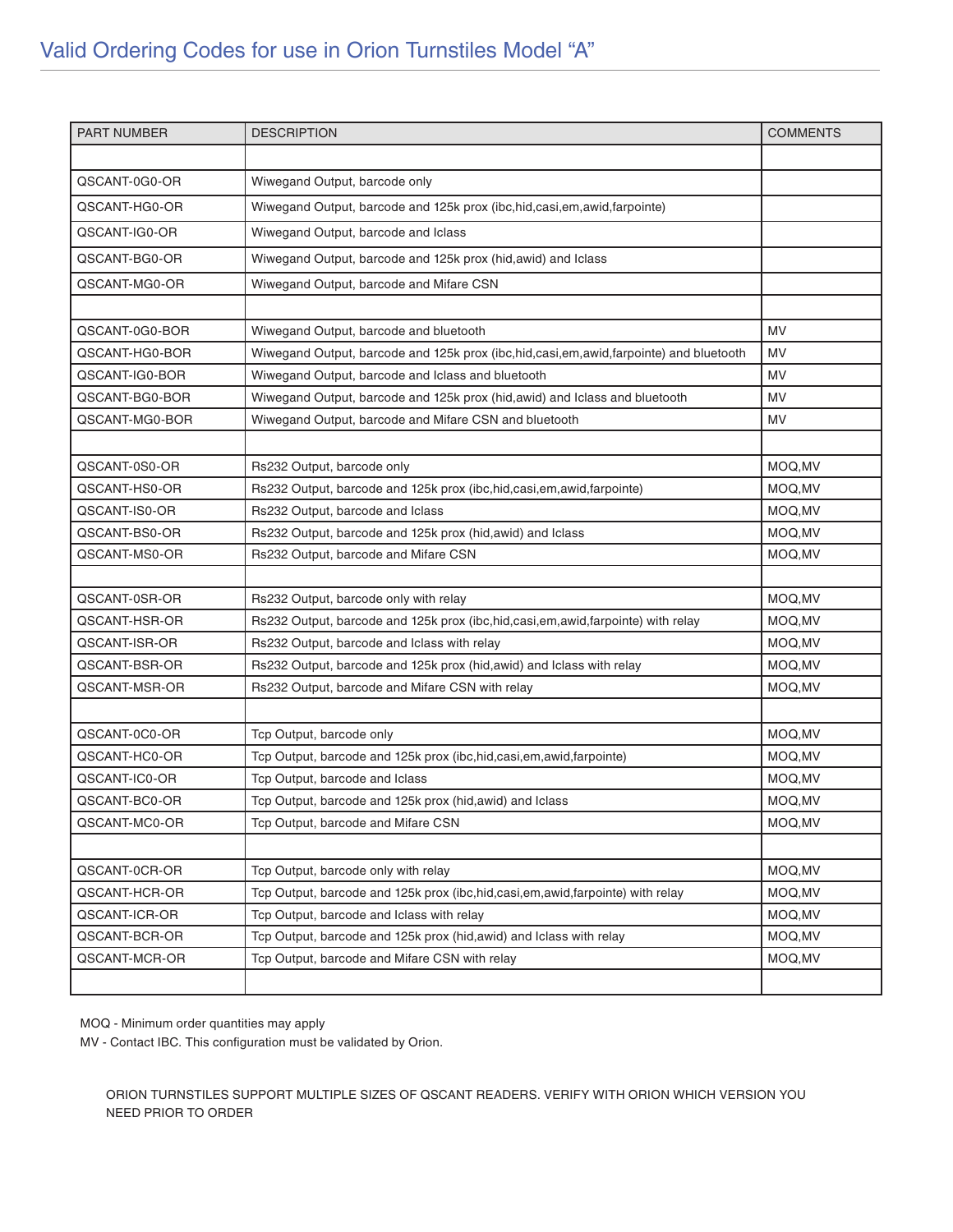| <b>PART NUMBER</b> | <b>DESCRIPTION</b>                                                                    | <b>COMMENTS</b> |
|--------------------|---------------------------------------------------------------------------------------|-----------------|
|                    |                                                                                       |                 |
| QSCANT-0G0-ORB     | Wiwegand Output, barcode only                                                         |                 |
| QSCANT-HG0-ORB     | Wiwegand Output, barcode and 125k prox (ibc,hid,casi,em,awid,farpointe)               |                 |
| QSCANT-IG0-ORB     | Wiwegand Output, barcode and Iclass                                                   |                 |
| QSCANT-BG0-ORB     | Wiwegand Output, barcode and 125k prox (hid, awid) and Iclass                         |                 |
| QSCANT-MG0-ORB     | Wiwegand Output, barcode and Mifare CSN                                               |                 |
|                    |                                                                                       |                 |
| QSCANT-0G0-BORB    | Wiwegand Output, barcode and bluetooth                                                | <b>MV</b>       |
| QSCANT-HG0-BORB    | Wiwegand Output, barcode and 125k prox (ibc,hid,casi,em,awid,farpointe) and bluetooth | <b>MV</b>       |
| QSCANT-IG0-BORB    | Wiwegand Output, barcode and Iclass and bluetooth                                     | MV              |
| QSCANT-BG0-BORB    | Wiwegand Output, barcode and 125k prox (hid, awid) and Iclass and bluetooth           | <b>MV</b>       |
| QSCANT-MG0-BORB    | Wiwegand Output, barcode and Mifare CSN and bluetooth                                 | <b>MV</b>       |
|                    |                                                                                       |                 |
| QSCANT-0S0-ORB     | Rs232 Output, barcode only                                                            | MOQ, MV         |
| QSCANT-HS0-ORB     | Rs232 Output, barcode and 125k prox (ibc, hid, casi, em, awid, farpointe)             | MOQ, MV         |
| QSCANT-IS0-ORB     | Rs232 Output, barcode and Iclass                                                      | MOQ, MV         |
| QSCANT-BS0-ORB     | Rs232 Output, barcode and 125k prox (hid, awid) and Iclass                            | MOQ, MV         |
| QSCANT-MS0-ORB     | Rs232 Output, barcode and Mifare CSN                                                  | MOQ, MV         |
|                    |                                                                                       |                 |
| QSCANT-0SR-ORB     | Rs232 Output, barcode only with relay                                                 | MOQ, MV         |
| QSCANT-HSR-ORB     | Rs232 Output, barcode and 125k prox (ibc,hid,casi,em,awid,farpointe) with relay       | MOQ, MV         |
| QSCANT-ISR-ORB     | Rs232 Output, barcode and Iclass with relay                                           | MOQ, MV         |
| QSCANT-BSR-ORB     | Rs232 Output, barcode and 125k prox (hid, awid) and Iclass with relay                 | MOQ, MV         |
| QSCANT-MSR-ORB     | Rs232 Output, barcode and Mifare CSN with relay                                       | MOQ, MV         |
|                    |                                                                                       |                 |
| QSCANT-0C0-ORB     | Tcp Output, barcode only                                                              | MOQ, MV         |
| QSCANT-HC0-ORB     | Tcp Output, barcode and 125k prox (ibc, hid, casi, em, awid, farpointe)               | MOQ, MV         |
| QSCANT-IC0-ORB     | Tcp Output, barcode and Iclass                                                        | MOQ, MV         |
| QSCANT-BC0-ORB     | Tcp Output, barcode and 125k prox (hid, awid) and Iclass                              | MOQ, MV         |
| QSCANT-MC0-ORB     | Tcp Output, barcode and Mifare CSN                                                    | MOQ,MV          |
|                    |                                                                                       |                 |
| QSCANT-0CR-ORB     | Tcp Output, barcode only with relay                                                   | MOQ, MV         |
| QSCANT-HCR-ORB     | Tcp Output, barcode and 125k prox (ibc, hid, casi, em, awid, farpointe) with relay    | MOQ, MV         |
| QSCANT-ICR-ORB     | Tcp Output, barcode and Iclass with relay                                             | MOQ,MV          |
| QSCANT-BCR-ORB     | Tcp Output, barcode and 125k prox (hid, awid) and Iclass with relay                   | MOQ, MV         |
| QSCANT-MCR-ORB     | Tcp Output, barcode and Mifare CSN with relay                                         | MOQ,MV          |
|                    |                                                                                       |                 |

MV - Contact IBC. This configuration must be validated by Orion.

ORION TURNSTILES SUPPORT MULTIPLE SIZES OF QSCANT READERS. VERIFY WITH ORION WHICH VERSION YOU NEED PRIOR TO ORDER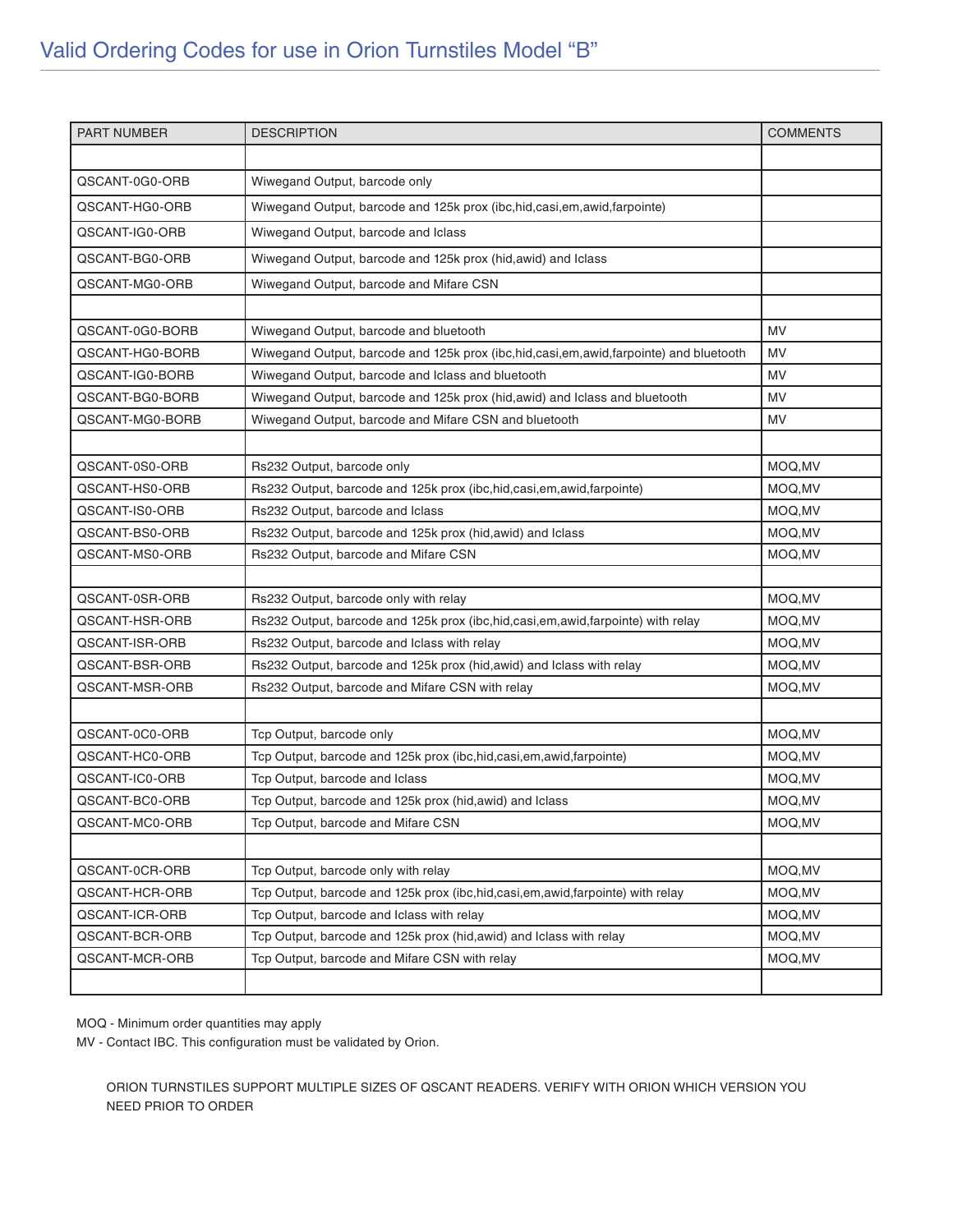| <b>PART NUMBER</b> | <b>DESCRIPTION</b>                                                                   | <b>COMMENTS</b> |
|--------------------|--------------------------------------------------------------------------------------|-----------------|
|                    |                                                                                      |                 |
| QSCANT-0G0-AL      | Wiegand Output, barcode only                                                         |                 |
| QSCANT-HG0-AL      | Wiegand Output, barcode and 125k prox (ibc, hid, casi, em, awid, farpointe)          |                 |
| QSCANT-IG0-AL      | Wiegand Output, barcode and Iclass                                                   |                 |
| QSCANT-BG0-AL      | Wiegand Output, barcode and 125k prox (hid, awid) and Iclass                         |                 |
| QSCANT-MG0-AL      | Wiegand Output, barcode and Mifare CSN                                               |                 |
|                    |                                                                                      |                 |
| QSCANT-0G0-BAL     | Wiegand Output, barcode and bluetooth                                                | MV              |
| QSCANT-HG0-BAL     | Wiegand Output, barcode and 125k prox (ibc,hid,casi,em,awid,farpointe) and bluetooth | <b>MV</b>       |
| QSCANT-IG0-BAL     | Wiegand Output, barcode and Iclass and bluetooth                                     | MV              |
| QSCANT-BG0-BAL     | Wiegand Output, barcode and 125k prox (hid, awid) and Iclass and bluetooth           | <b>MV</b>       |
| QSCANT-MG0-BAL     | Wiegand Output, barcode and Mifare CSN and bluetooth                                 | MV              |
|                    |                                                                                      |                 |
| QSCANT-0S0-AL      | Rs232 Output, barcode only                                                           | MOQ, MV         |
| QSCANT-HS0-AL      | Rs232 Output, barcode and 125k prox (ibc, hid, casi, em, awid, farpointe)            | MOQ, MV         |
| QSCANT-IS0-AL      | Rs232 Output, barcode and Iclass                                                     | MOQ, MV         |
| QSCANT-BS0-AL      | Rs232 Output, barcode and 125k prox (hid, awid) and Iclass                           | MOQ, MV         |
| QSCANT-MS0-AL      | Rs232 Output, barcode and Mifare CSN                                                 | MOQ, MV         |
|                    |                                                                                      |                 |
| QSCANT-0SR-AL      | Rs232 Output, barcode only with relay                                                | MOQ, MV         |
| QSCANT-HSR-AL      | Rs232 Output, barcode and 125k prox (ibc,hid,casi,em,awid,farpointe) with relay      | MOQ, MV         |
| QSCANT-ISR-AL      | Rs232 Output, barcode and Iclass with relay                                          | MOQ, MV         |
| QSCANT-BSR-AL      | Rs232 Output, barcode and 125k prox (hid, awid) and Iclass with relay                | MOQ, MV         |
| QSCANT-MSR-AL      | Rs232 Output, barcode and Mifare CSN with relay                                      | MOQ, MV         |
|                    |                                                                                      |                 |
| QSCANT-0C0-AL      | Tcp Output, barcode only                                                             | MOQ, MV         |
| QSCANT-HC0-AL      | Tcp Output, barcode and 125k prox (ibc, hid, casi, em, awid, farpointe)              | MOQ, MV         |
| QSCANT-IC0-AL      | Tcp Output, barcode and Iclass                                                       | MOQ, MV         |
| QSCANT-BC0-AL      | Tcp Output, barcode and 125k prox (hid, awid) and Iclass                             | MOQ, MV         |
| QSCANT-MC0-AL      | Tcp Output, barcode and Mifare CSN                                                   | MOQ, MV         |
|                    |                                                                                      |                 |
| QSCANT-0CR-AL      | Tcp Output, barcode only with relay                                                  | MOQ, MV         |
| QSCANT-HCR-AL      | Tcp Output, barcode and 125k prox (ibc, hid, casi, em, awid, farpointe) with relay   | MOQ, MV         |
| QSCANT-ICR-AL      | Tcp Output, barcode and Iclass with relay                                            | MOQ, MV         |
| QSCANT-BCR-AL      | Tcp Output, barcode and 125k prox (hid, awid) and Iclass with relay                  | MOQ, MV         |
| QSCANT-MCR-AL      | Tcp Output, barcode and Mifare CSN with relay                                        | MOQ, MV         |
|                    |                                                                                      |                 |

MV - Contact IBC. This configuration must be validated by Alvarado for each turnstile.

ALVARADO TURNSTILES SUPPORT MULTIPLE SIZES OF QSCANT READERS. VERIFY WITH ALVARADO WHICH VERSION YOU NEED PRIOR TO ORDER